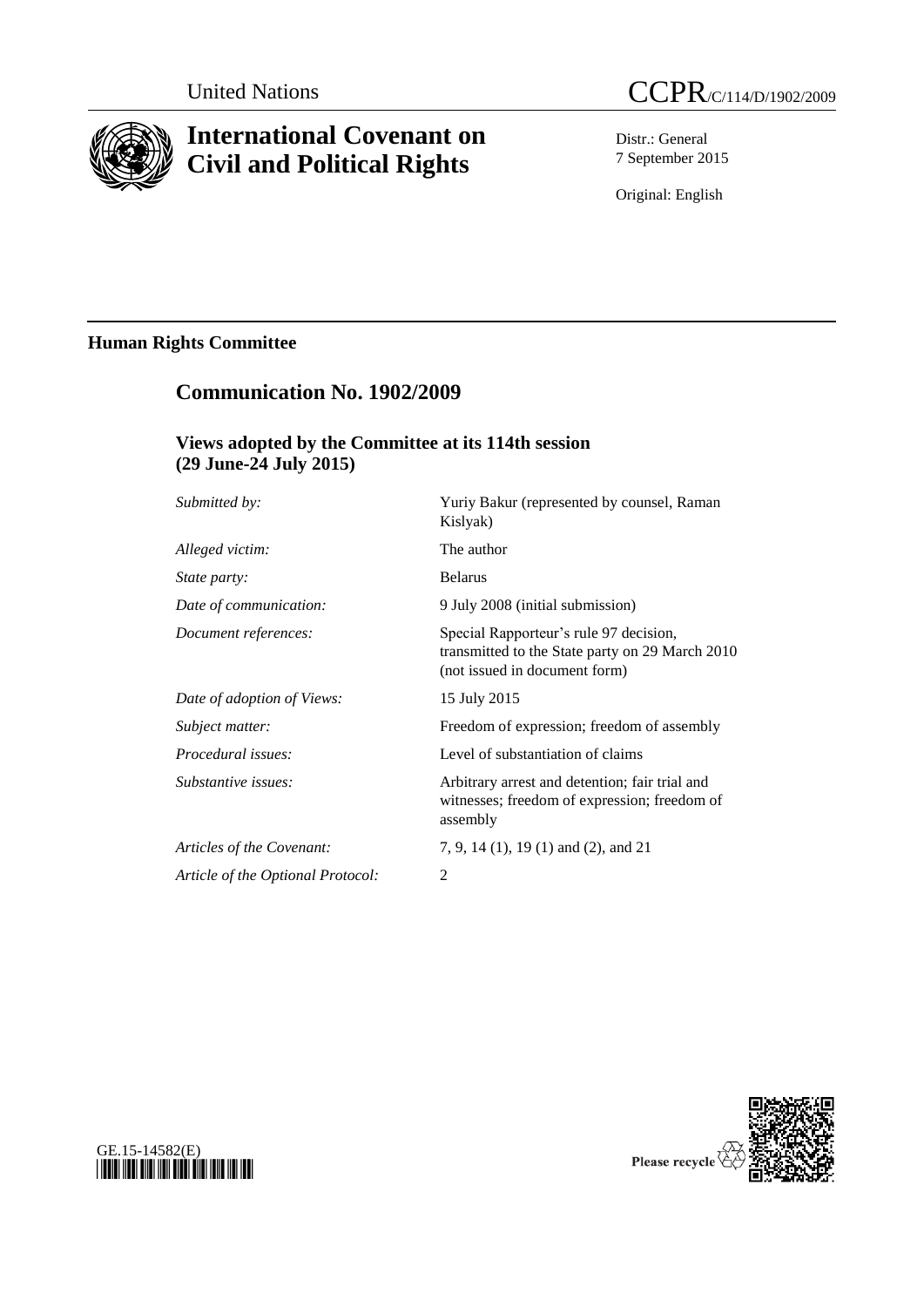### **Annex**

## **Views of the Human Rights Committee under article 5 (4) of the Optional Protocol to the International Covenant on Civil and Political rights (114th session)**

concerning

#### **Communication No. 1902/2009**\*

| Submitted by:          | Yuriy Bakur (represented by counsel, Raman<br>Kislyak) |
|------------------------|--------------------------------------------------------|
| Alleged victim:        | The author                                             |
| <i>State party:</i>    | <b>Belarus</b>                                         |
| Date of communication: | 9 July 2008 (initial submission)                       |

*The Human Rights Committee*, established under article 28 of the International Covenant on Civil and Political Rights,

*Meeting on* 15 July 2015,

*Having concluded* its consideration of communication No. 1902/2009, submitted to the Human Rights Committee under the Optional Protocol to the International Covenant on Civil and Political Rights,

*Having taken into account* all written information made available to it by the author of the communication and the State party,

*Adopts* the following:

#### **Views under article 5 (4) of the Optional Protocol**

1. The author of the communication is Yuriy Bakur, a Belarusian national born in 1984. He claims to be a victim of violations, by Belarus, of his rights under articles 7, 9, 14 (1), 19 (1) and (2), and 21 of the International Covenant on Civil and Political Rights. He is represented by counsel, Raman Kislyak. The Optional Protocol entered into force for Belarus on 30 December 1992.

#### **The facts as presented by the author**

2.1 On 19 August 2007 at 3 p.m., the author participated in a public meeting of the Belarusian Popular Front (BNF) political party in Brest city. The meeting was held in the building in which the office of BNF is located.<sup>1</sup> The purpose of the meeting was to

<sup>\*</sup> The following members of the Committee participated in the examination of the present communication: Yadh Ben Achour, Lazhari Bouzid, Sarah Cleveland, Olivier de Frouville, Ahmed Amin Fathalla, Yuji Iwasawa, Ivana Jelić,, Duncan Muhumuza Laki, Photini Pazartzis, Mauro Politi, Sir Nigel Rodley, Víctor Manuel Rodríguez-Rescia, Fabián Omar Salvioli, Dheerujlall Seetulsingh, Anja Seibert-Fohr, Yuval Shany, Konstantine Vardzelashvili and Margo Waterval.

<sup>&</sup>lt;sup>1</sup> In this connection, see also paragraphs 3.5 and 4.2 below.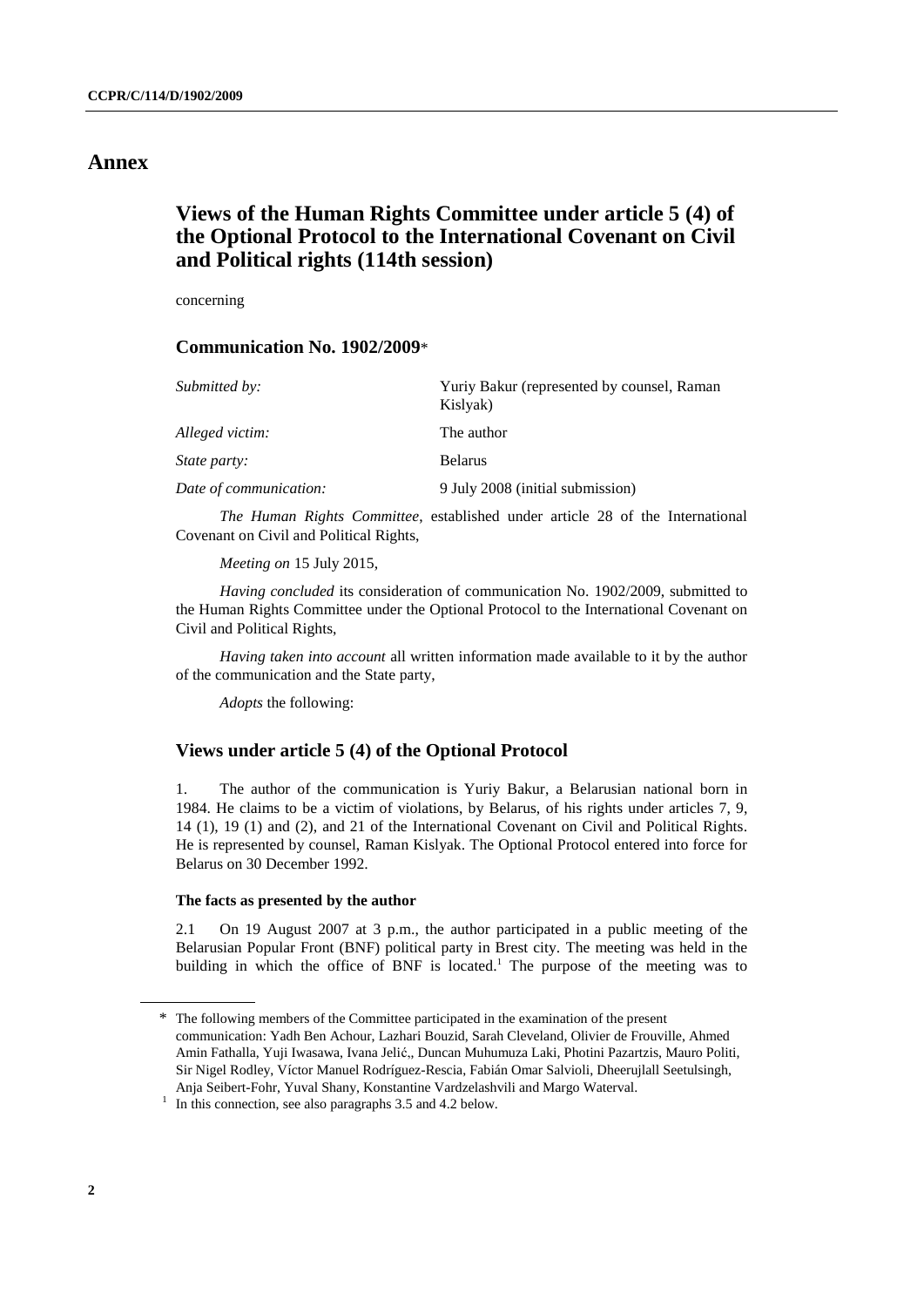interview a well-known journalist, publicist and civil activist, Pavel Severints, and discuss his new book. At around 4 p.m., police officers entered the premises, interrupted and stopped the meeting, and apprehended 28 persons, including Mr. Bakur, the author of the present communication. Mr. Bakur was subsequently charged with the administrative offence of participating in an unauthorized meeting.

2.2 Mr. Bakur was released at 11 p.m. the same day without being provided with any documents confirming his detention. He claims that this violated the Executive Procedure Code of Belarus, as his deprivation of liberty for 6 hours and 30 minutes had not been officially documented. He claims that other participants in the meeting were released immediately, without any charges.

2.3 On 31 August 2007, Mr. Bakur's case was heard by the Moscow District Court in Brest. On 4 September 2007, the court ordered him to pay a fine in the amount of 93,000 Belarus rubles.

2.4 On 13 September 2007, Mr. Bakur appealed the decision before the Brest Regional Court, which upheld the decision of the first instance court on 4 October 2007.

2.5 On 3 April 2008, Mr. Bakur appealed to the President of the Supreme Court, under the supervisory review procedure; his appeal was rejected on 21 May 2008.

#### **The complaint**

3.1 The author claims to be a victim of violations by Belarus of his rights under articles 7, 9, 14 (1), 19 (1) and (2), and 21 of the Covenant.

3.2 He claims that his arrest and detention for 6 hours and 30 minutes on 19 August 2007 was never officially recorded by the law enforcement authorities. He also claims that his detention was arbitrary as it was not recorded, in violation of article 9 of the Covenant.

3.3 He further claims that the treatment that he was subjected to by the police during his detention amounts to degrading treatment in violation of article 7 of the Covenant. He claims that the fact that not all the participants in the meeting were charged with the same administrative offence violates his rights under article 19 (1) and (2) of the Covenant. He claims that the majority of those who were targeted were members of opposition parties or opposition activists, including one journalist.

3.4 The author also claims that, during the court hearing, he asked to call the organizer of the meeting as a witness and to have the video recordings made by the police during their intervention added as evidence. His requests were rejected by the court. He claims that the court proceedings were not independent or impartial, which violated his rights under article 14 (1) of the Covenant.

3.5 The author claims that he was convicted for violating the Law on Mass Events; he notes that section 3, paragraph 2, of said law states that it does not apply to public events organized and conducted by trade unions, political parties, unions of employees, religious and other organizations in their respective buildings as established by the law and the statutes of the organizations. He states that the meeting in which he participated was held in the offices of BNF, which can be confirmed by the lease contract of the building. The fact that the meeting was organized by BNF and was open to the public was confirmed by BNF.

3.6 The author claims that the stopping of the meeting by the police, his detention and subsequent administrative fine violated his right to freedom of assembly under article 21 of the Covenant and his right to receive information under article 19 (2) of the Covenant. The author claims that neither the police nor the courts provided any justification that the abovementioned police intervention and subsequent actions against him could be considered as necessary in a democratic society.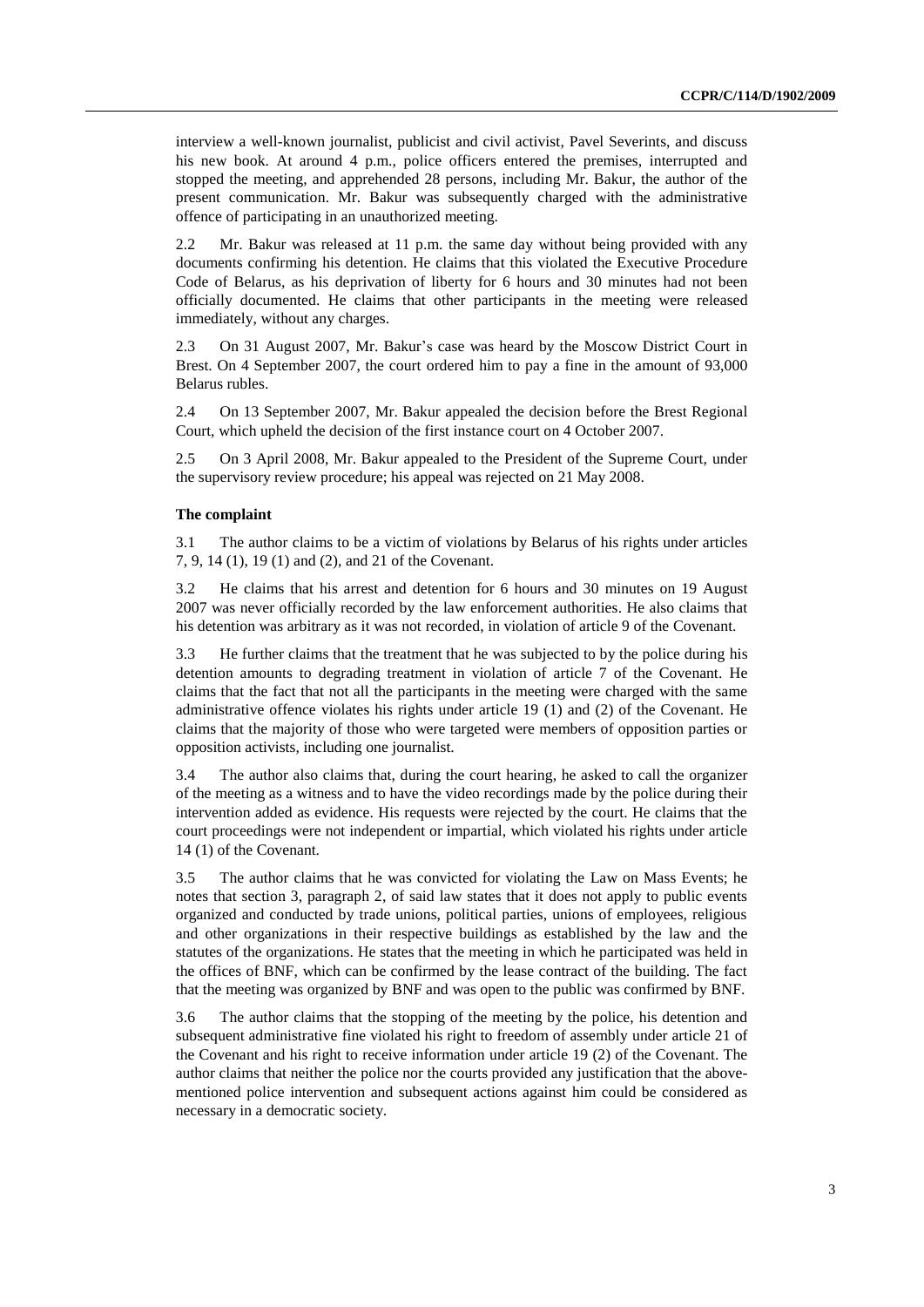#### **State party's observations on admissibility and merits**

4.1 By note verbale of 1 December 2009, the State party challenged the admissibility of the communication, arguing that the author had not exhausted the available domestic remedies. Under the Procedural Code regarding administrative offences, decisions that have entered into force can be appealed under the supervisory review procedure within six months of their entry into force, but the author did not availed himself of that possibility. It maintains that the author did not avail himself of his right to appeal under the supervisory review procedure before the Prosecutor's Office either. In that respect, the State party points out that over 10 months in 2009, the Prosecutor's Office had introduced more than 120 motions against court decisions which had already entered into force in administrative cases, for which reviews were granted by the Supreme Court. The State party notes that the author did not appeal the refusal of the Supreme Court to initiate the review of his case under the supervisory review procedure, however, he did not provide further explanations. The State party also submits that the Law on Mass Events does not contradict the provisions of the Covenant; it notes that the rights protected under articles 19 and 21 of the Covenant are not absolute and their enjoyment may be subject to limitations.

4.2 By note verbale of 6 April 2010, the State party submitted its observations on the merits. It states that the meeting in question was held in the "Vektor" bar located in the same building as the offices of BNF without prior authorization from the local authorities. It also states that the police action in stopping the meeting, apprehending the participants and subsequently fining the author were in compliance with the applicable law in Belarus in the interest of public order and to protect the rights and freedoms of others. The State party submits that, in putting an end to the meeting, the police officers did not use physical force or special equipment against the participants and those apprehended were not subjected to torture or other cruel, inhuman or degrading treatment or punishment whatsoever. The apprehension of the author of the present communication and the other participants was intended to stop their illegal activity, establish their identity and issue records regarding the administrative offences committed.

#### **Author's comments on the State party's observations**

5.1 The State party's observations on the merits were sent to the author on 22 July 2010 for his comments. The author was also reminded to submit his comments on the State party's observations on the admissibility of the communication. On 19 February 2013, a second reminder was sent to the author to submit his comments on the State party's observations on the admissibility and merits of the communication. On 20 January 2014, another letter was sent to the author, requesting that he submit his comments without further delay.

5.2 On 27 March 2014, the author reiterated his initial claims. Regarding the State party's observations challenging the admissibility of the communication, he submits that he has exhausted all available domestic remedies, including that provided by the Supreme Court and he does not consider the supervisory review procedure that may be initiated by the Prosecutor's Office as an effective domestic remedy. He submits that, further to the Committee's case law, he is not required to exhaust such a remedy.

5.3 Furthermore, the author submits that the State party's observations on the merits of the communication are general in nature and do not provide specific arguments as to the aim of stopping the meeting organized by BNF, charging him with an administrative offence and fining him for his participation in the meeting in question.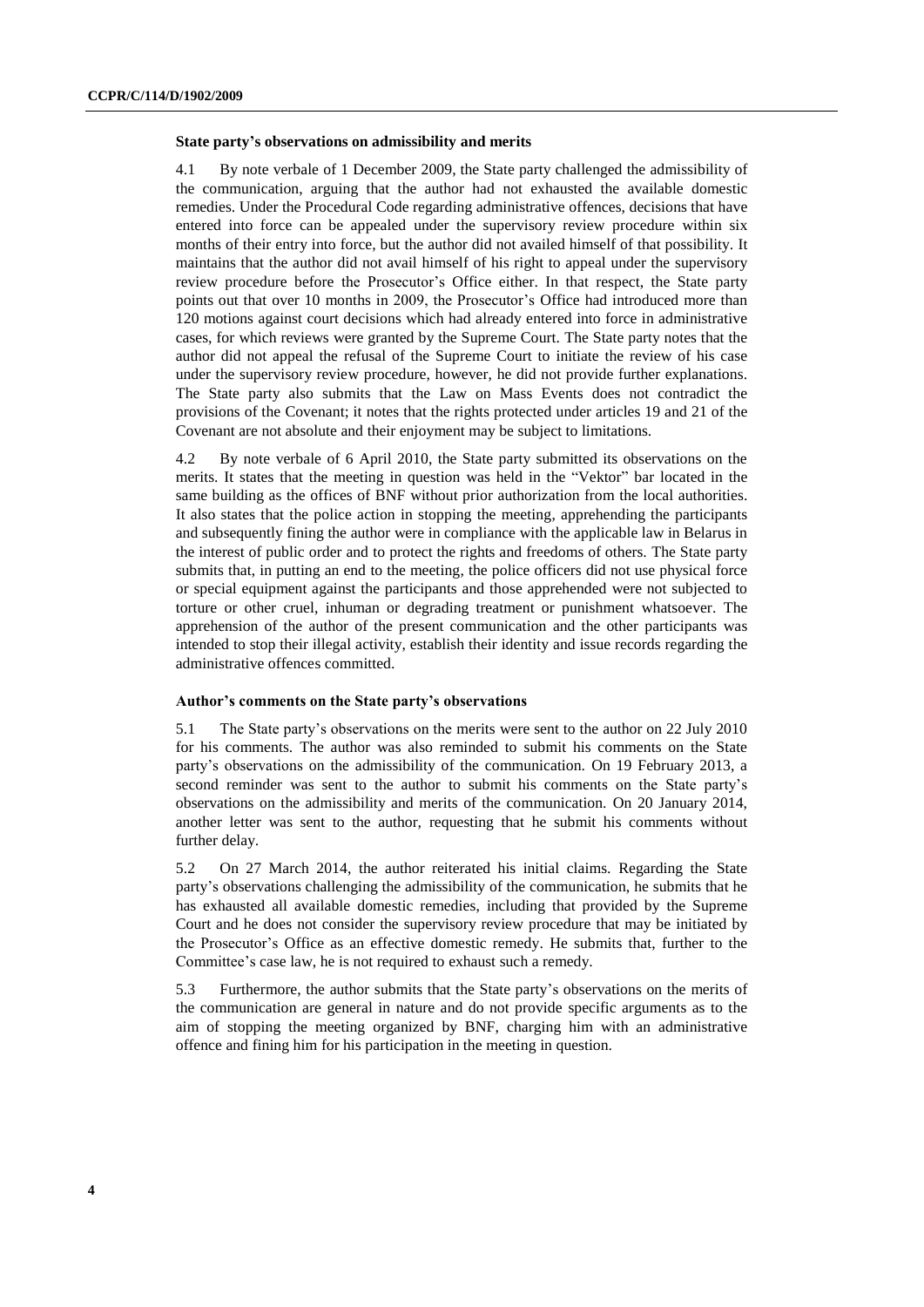#### **Issues and proceedings before the Committee**

#### *Consideration of admissibility*

6.1 Before considering any claim contained in a communication, the Human Rights Committee must, in accordance with rule 93 of its rules of procedure, decide whether or not it is admissible under the Optional Protocol to the Covenant.

6.2 The Committee has ascertained, as required under article 5 (2) (a) of the Optional Protocol, that the same matter is not being examined under another procedure of international investigation or settlement.

6.3 The Committee notes that the State party has challenged the admissibility of the communication for non-exhaustion of domestic remedies under article 5 (2) (b) of the Optional Protocol on the grounds that the author did not appeal the decision of the Supreme Court under the supervisory review procedure. <sup>2</sup> The Committee also notes that, on 3 April 2008, the author appealed to the President of the Supreme Court under the supervisory review procedure and his appeal was rejected on 21 May 2008. The Committee further notes the author's explanation that supervisory review procedures with the Supreme Court are ineffective in cases such as his.

6.4 The Committee recalls its jurisprudence<sup>3</sup> in which it has stated that filing requests for supervisory review to the President of a court against court decisions which have entered into force and depending on the discretionary power of a judge constituted an extraordinary remedy, and that it is up to the State party to show that there is a reasonable prospect that such requests would provide an effective remedy in the circumstances of the case. The Committee also recalls its jurisprudence, according to which a petition to a Prosecutor's Office to initiate the procedure to review court decisions that have taken effect does not constitute a remedy which has to be exhausted for the purposes of article 5 (2) (b) of the Optional Protocol.<sup>4</sup> Accordingly, the Committee considers that it is not precluded by said article from examining this part of the communication.

6.5 The Committee notes the author's general claim that his rights under article 7 of the Covenant have been violated due to the manner in which he was treated by the police during his apprehension. The Committee also notes that the State party maintains that no physical force or special equipment were used against the participants in the meeting and that those apprehended were not subjected to torture or other cruel, inhuman or degrading treatment or punishment. Therefore, in the absence of any pertinent information on file to support the author's claim, the Committee considers that the author has failed to substantiate his claims under article 7 of the Covenant for the purposes of admissibility. Accordingly, the Committee concludes that this part of the communication is inadmissible under article 2 of the Optional Protocol.

6.6 The Committee further notes the author's claim that his rights under article 14 of the Covenant have been violated as the courts were not independent and impartial: his request to hear a witness — the organizer of the meeting (who was also detained at the time) — and

<sup>4</sup> Communications No. 1873/2009, *Alekseev v. Russian Federation*, Views adopted on 25 October 2013, para. 8.4; No. 1985/2010, *Koktish v. Belarus*, Views adopted on 24 July 2014, para. 7.3.

<sup>2</sup> See paragraph 4.1 above.

<sup>3</sup> Communications No. 836/1998, *Gelazauskas v. Lithuania*, Views adopted on 17 March 2003, para. 7.4; No. 1851/2008, *Sekerko v. Belarus*, Views adopted on 28 October 2013, para. 8.3.; No. 1919- 1920/2009, *Protsko and Tolchin v. Belarus*, Views adopted on 1 November 2013, para. 6.5.; No. 1784/2008, *Schumilin v. Belarus*, Views adopted on 23 July 2012, para. 8.3; No. 1814/2008, *P.L. v. Belarus*, decision of inadmissibility adopted 26 July 2011, para. 6.2; No. 2021/2010, *E.Z. v. Kazakhstan*, decision of inadmissibility adopted on 1 April 2015, para. 7.3.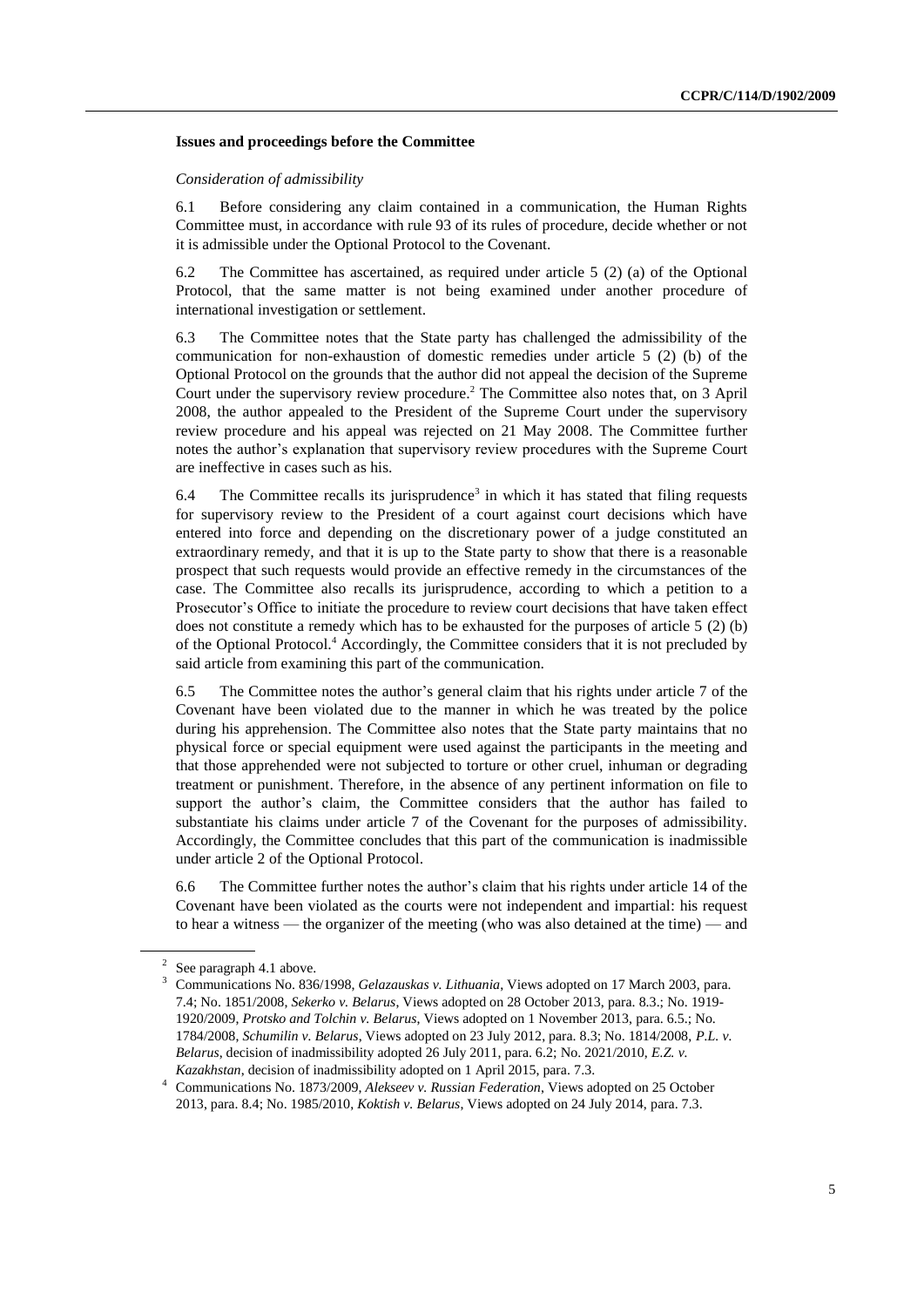to have the video recordings made by the police during their intervention included as evidence was refused. However, the Committee considers that, in the absence of any further information from the author, such alleged procedural shortcomings do not establish, in themselves, that the courts were not independent and impartial. Accordingly, the Committee considers this part of the communication inadmissible under article 2 of the Optional Protocol, as it is insufficiently substantiated.

6.7 Finally, the Committee considers that the author's remaining claims, which raise issues relating to articles  $9(2)$ ,  $19(1)$  and  $(2)$ , and  $21$  of the Covenant, have been sufficiently substantiated for purposes of admissibility. It therefore declares those claims admissible and proceeds with the examination of the merits.

#### *Consideration of the merits*

7.1 The Human Rights Committee has considered the present communication in the light of all the information made available to it by the parties, as required under article 5 (1) of the Optional Protocol.

7.2 The Committee notes, first of all, the author's claim under article 9 of the Covenant that his administrative apprehension, which lasted 6 hours and 30 minutes, was never recorded. The State party submitted that the author's apprehension was lawful and that it was aimed at stopping the meeting which was not authorized by the local authorities, identifying the participants and preparing an official record against them. The Committee notes that the State party has not refuted the author's specific claim that his apprehension was not recorded. The Committee recalls that an arrest or detention may be authorized by domestic law and nonetheless be arbitrary. The notion of "arbitrariness" is not to be equated with being against the law, but must be interpreted more broadly to include elements of inappropriateness, injustice, lack of predictability and due process of law<sup>5</sup>, as well as elements of reasonableness, necessity and proportionality.<sup>6</sup> The Committee notes that the State party failed to demonstrate that the grounds for the author's apprehension, namely, participation in a meeting held by a political party in private premises, were lawful, necessary and proportionate for the purposes of article 9 of the Covenant. In particular, the State party has not explained why it was necessary to detain the author after he had been identified and after the preparation of an official record. The Committee further notes that a person must not be arbitrarily detained because of the exercise of his freedom of expression.<sup>7</sup> Accordingly, in the circumstances described above, and in the absence of any further pertinent information on file, the Committee considers that the author's rights under article 9 of the Covenant have been violated.

7.3 The second issue before the Committee is whether preventing the author from participating in a meeting organized by a political party in the building where said party's office is located, and apprehending and sentencing the author to an administrative fine constitutes a violation of the author's rights under articles 19 and 21 of the Covenant.

7.4 In that respect, the Committee recalls that article 19 (2) of the Covenant requires States parties to guarantee the right to freedom of expression, including the freedom to seek, receive and impart information and ideas of all kinds, regardless of frontiers, either orally, in writing or in print. The Committee refers to its general comment No. 34 (2011) on freedoms of opinion and expression, according to which, freedom of opinion and freedom of expression are indispensable conditions for the full development of the person. They are

<sup>5</sup> Communications No. 1134/2002, *Gorji-Dinka v. Cameroon*, Views adopted on 17 March 2005, para. 5.1; No. 305/1988, *Van Alphen v. Netherlands*, Views adopted on 23 July 1990, para. 5.8.

<sup>6</sup> General comment No. 35 (2014) on liberty and security of person, para. 12.

 $7$  General comment No. 34 (2011) on freedoms of opinion and expression, para. 23.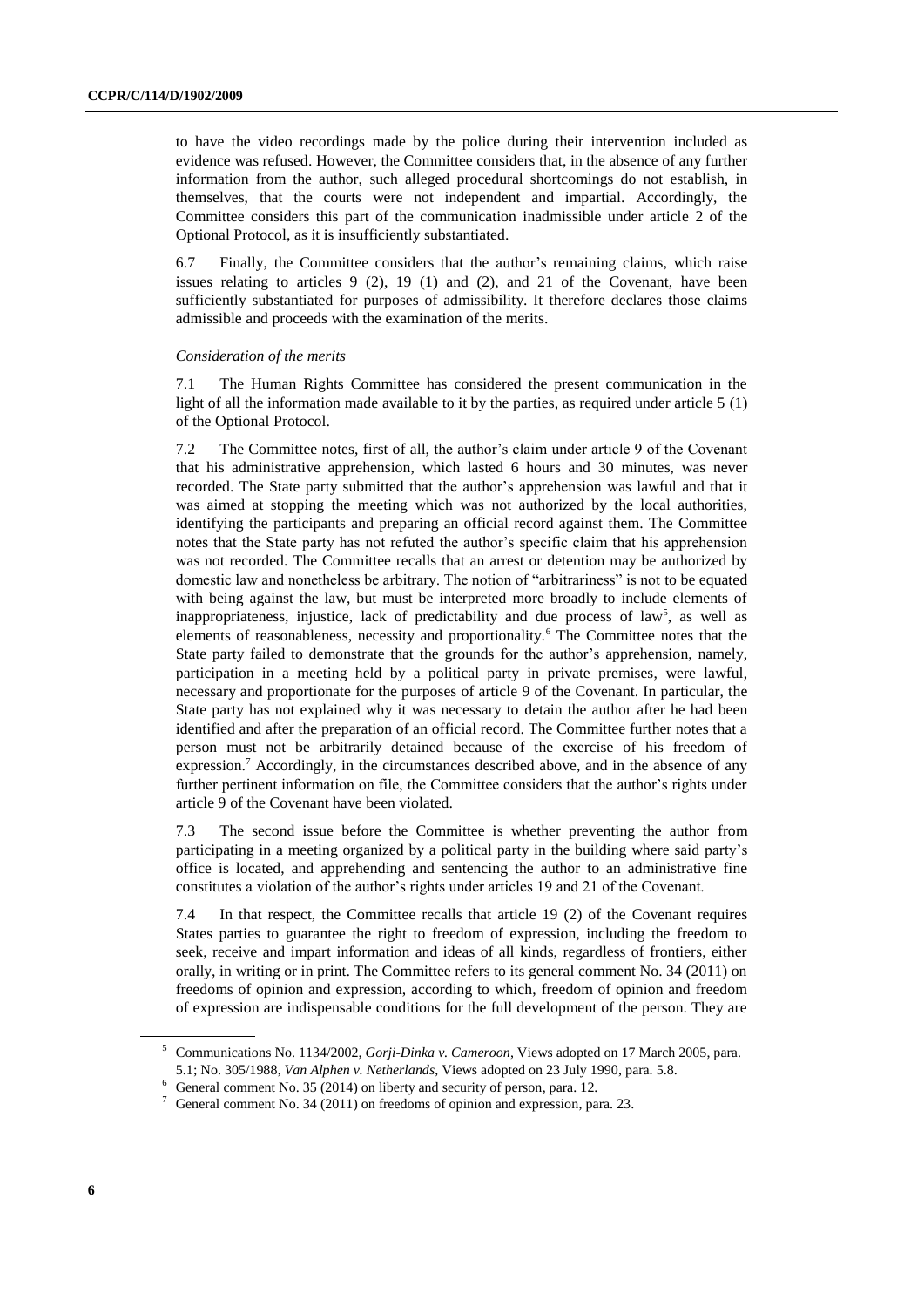essential for any society and constitute the foundation stone for every free and democratic society.

7.5 The Committee also notes that the right of peaceful assembly, guaranteed under article 21 of the Covenant, is a fundamental human right, being essential for public expression of one's views and opinions and it is indispensable in a democratic society. This right includes the right to organize and participate in a peaceful assembly with the intention of supporting or expressing disapproval of a particular cause.

7.6 The Committee notes the author's claims that he was apprehended and detained for participating in a meeting organized by a political party and charged with committing an administrative offence. It further notes the author's argument that he was charged with an administrative offence for participating in a meeting organized by an opposition party, punished for expressing political views considered problematic by the authorities and forced to renounce his civil position, views and expressions. The issue before the Committee is to decide whether by preventing the author from participating in a meeting under the auspices of a political party, detaining him, charging him with an administrative offence and subsequently sentencing him to a fine the State party has unjustifiably restricted his rights as guaranteed by articles 19 and 21 of the Covenant.

7.7 The Committee recalls that article 19 (3) of the Covenant allows certain restrictions, but only as provided by law and necessary: (a) for respect of the rights or reputation of others; or (b) for the protection of national security or of public order (ordre public), or of public health or morals. The Committee observes that any restrictions on the exercise of the rights under article 19 (2) must conform to the strict test of necessity and proportionality and must be directly related to the specific need on which they are predicated.

7.8 The Committee further notes that no restrictions may be placed on the right of peaceful assembly that is guaranteed under article 21 other than those imposed in conformity with the law and which are necessary in a democratic society in the interests of national security or public safety, public order (ordre public), the protection of public health or morals or the protection of the rights and freedoms of others. When a State party imposes restrictions with the aim of reconciling an individual's right to assembly and the aforementioned interests of general concern, it should be guided by the objective of facilitating the right, rather than seeking unnecessary or disproportionate limitations to it. The State party is thus under the obligation to justify the limitation of the right protected by article 21 of the Covenant.<sup>8</sup>

7.9 The Committee notes the State party's argument that the author was apprehended because he was participating in an unauthorized gathering, in violation of the Code regarding administrative offences, and that the actions by the police officers to put an end to the unauthorized event were justified since the organizers had not obtained authorization beforehand. However, the Committee also notes that the State party failed to demonstrate that apprehending and fining the author, even if based on law, were necessary for one of the legitimate purposes of article 19 (3) of the Covenant. The State party further failed to justify why an authorization was needed to hold a meeting in a private space rented by the political party. In that connection, the Committee recalls that it is up to the State party to demonstrate that the restrictions imposed were necessary in the case in question.

7.10 In the circumstances described above and in the absence of any other pertinent information from the State party to justify the restriction for purposes of article 19 (3) of the Covenant, the Committee concludes that the author's rights under article 19 (2) of the

<sup>8</sup> See, for example, communication No. 1948/2010, *Turchenyak et al. v. Belarus*, Views adopted on 24 July 2013, para. 7.4.